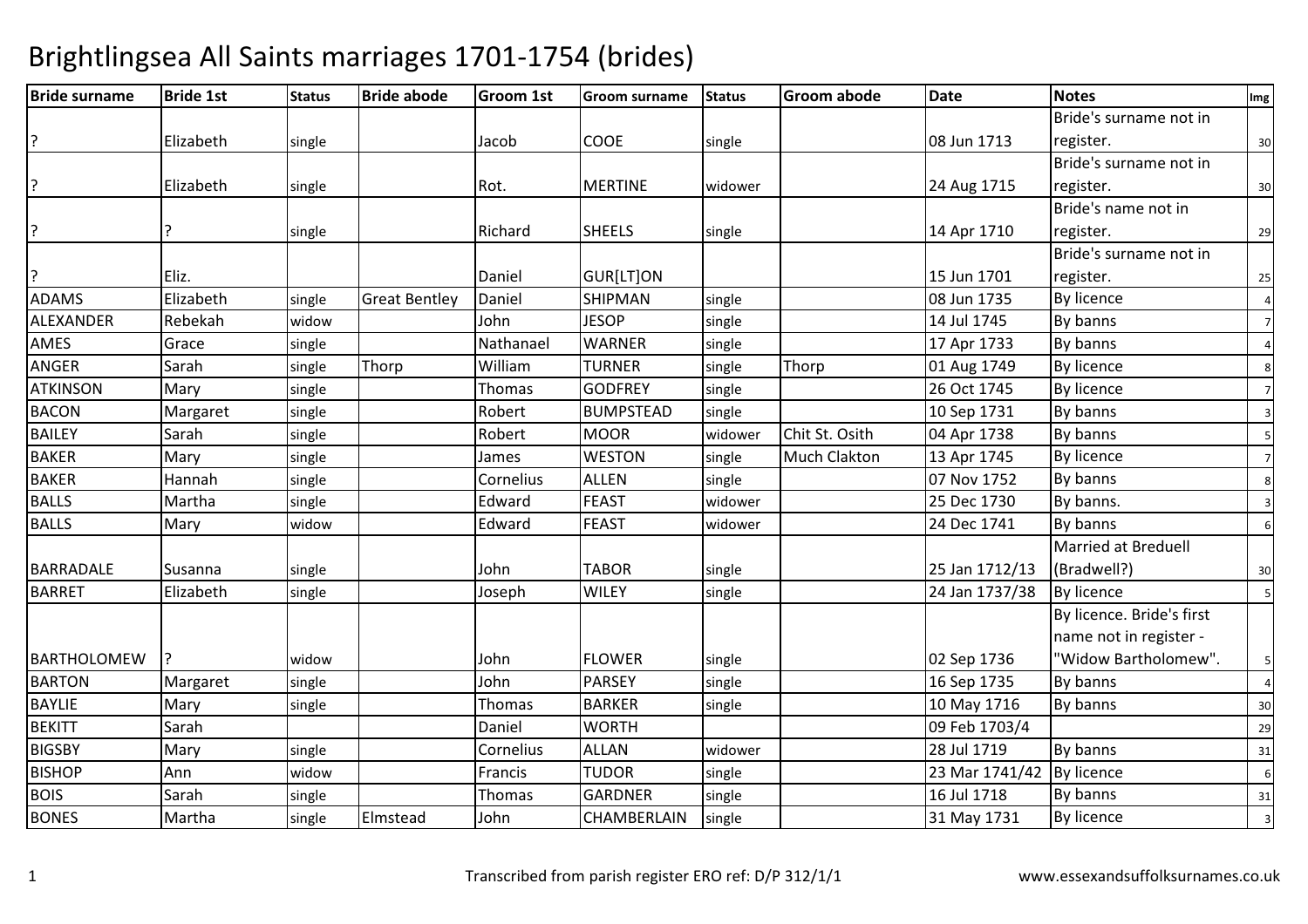| <b>Bride surname</b> | <b>Bride 1st</b> | <b>Status</b> | <b>Bride abode</b> | Groom 1st   | <b>Groom surname</b> | <b>Status</b> | <b>Groom abode</b>    | <b>Date</b>    | <b>Notes</b>                   | Img             |
|----------------------|------------------|---------------|--------------------|-------------|----------------------|---------------|-----------------------|----------------|--------------------------------|-----------------|
| <b>BOOSIE</b>        | Elizabeth        | single        |                    | John        | <b>WESTERN</b>       | single        | St. Oseth             | 22 Sep 1717    | By banns                       | 31              |
| <b>BRADBROOK</b>     | Ann              | single        |                    | Jacob       | LEWIS                | widower       |                       | 15 Jul 1747    | By banns                       | $7\overline{ }$ |
| <b>BRIDGE</b>        | Elizabeth        | widow         |                    | John        | <b>NEILSON</b>       | single        | Colchester            | 24 Jul 1710    |                                | 29              |
| <b>BRUNT</b>         | Mary             |               |                    | Joseph      | <b>GRONOUS</b>       |               |                       | 16 Oct 1716    | By licence. Strangers.         | 30              |
| <b>BULL</b>          | Susan            | single        |                    | David       | <b>COUSINS</b>       | single        | <b>East Donyland</b>  | 14 Sep 1736    | By licence                     | -51             |
| <b>BULL</b>          | Sarah            | single        |                    | William     | <b>RANSON</b>        | single        |                       | 23 Apr 1747    | By banns                       | $\overline{7}$  |
| <b>BULL</b>          | Thomasin         |               |                    | William     | <b>HARRINGTON</b>    |               | St. Oseith            | 05 Feb 1752    | By licence                     | 8               |
| <b>BULL</b>          | Elizabeth        | widow         |                    | John        | <b>WOODGATE</b>      | widower       |                       | 18 Jul 1752    | <b>By licence</b>              | 8               |
| <b>BUMFORD</b>       | Elizabeth        | single        |                    | John        | <b>MUISE</b>         | single        |                       | 17 Jan 1714/15 |                                | 30              |
| <b>BUMPSTEAD</b>     | Elizabeth        | single        |                    | Jacob       | LEWIS                | single        |                       | 25 May 1742    | By banns                       | 6               |
| <b>BURRIDGE</b>      | Sarah            | single        |                    | Jonathan    | <b>NUNN</b>          | single        | <b>Great Clackton</b> | 24 Aug 1745    | <b>By licence</b>              | $\overline{7}$  |
| <b>BURRIDGE</b>      | Esther           | single        |                    | Edmund      | <b>HARWOOD</b>       | single        |                       | 20 Feb 1753    | By banns                       | 8               |
| <b>BYFOOT</b>        | Mary             | single        |                    | Thomas      | <b>MIDDLETON</b>     | single        |                       | 01 May 1749    | By banns                       | $\overline{7}$  |
|                      |                  |               |                    |             |                      |               |                       |                | Eduard Broun senior & ye       |                 |
| <b>CAD</b>           |                  |               |                    | Eduard      | <b>BROUN</b>         |               |                       | 20 Sep 1709    | <b>Widdow Cad</b>              | 29              |
| <b>CADMAN</b>        | Mary             | single        |                    | John        | <b>UIGMORE</b>       | single        |                       | 29 Dec 1715    |                                | 30              |
| <b>CANT</b>          | Sarah            |               |                    | James       | <b>BULL</b>          | single        |                       | 28 May 1723    |                                | $\overline{2}$  |
| <b>CANT</b>          | Hannah           | single        |                    | Miles       | <b>HOBART</b>        | widower       |                       | 25 Mar 1733    | By banns                       | $\overline{4}$  |
| <b>CANT</b>          | Rachel           | widow         |                    | Alexander   | <b>SMYTH</b>         | widower       |                       | 24 Apr 1750    | <b>By licence</b>              | 8               |
| <b>CARDINAL</b>      | Mary             | single        |                    | Thomas      | <b>WHITING</b>       | widower       |                       | 29 Dec 1740    | <b>By licence</b>              | 6               |
| <b>CARRIE</b>        | Elizabeth        |               | Dalaline?          | Crispine    | HOY                  | single        |                       | 17 Oct 1714    |                                | 30              |
|                      |                  |               |                    |             |                      |               | Heath parish,         |                |                                |                 |
| <b>CARTER</b>        | Rose             | single        | St. Osith          | John        | <b>SNORTH</b>        | widower       | Colchester            | 14 Nov 1734    | By licence                     | $\overline{4}$  |
| <b>CHADMORE</b>      | Phoebe           | single        |                    | Eduard      | <b>UARREN</b>        | single        |                       | 15 Apr 1718    | By banns                       | 31              |
| <b>CHANDLER</b>      | Hannah           | widow         |                    | John        | <b>MEWIS</b>         | single        |                       | 29 Apr 1744    | By banns                       | 6               |
| <b>CHANDLER</b>      | Mary             | single        |                    | Nathanael   | <b>WENLOCK</b>       | single        |                       | 10 Jan 1748/49 | <b>By licence</b>              | $7\overline{ }$ |
| <b>CHANDLER</b>      | Hannah           | single        |                    | Belteshazar | <b>MARTINE</b>       | single        |                       | 13 Jan 1715/16 |                                | 30              |
|                      |                  |               |                    |             |                      |               |                       |                |                                |                 |
|                      |                  |               |                    |             |                      |               |                       |                | Bride's first name not in      |                 |
| <b>CHANDLER</b>      | ç.               |               |                    | William     | <b>ROWLS</b>         |               |                       | 19 Jul 1701    | register: Widdow Chandler   25 |                 |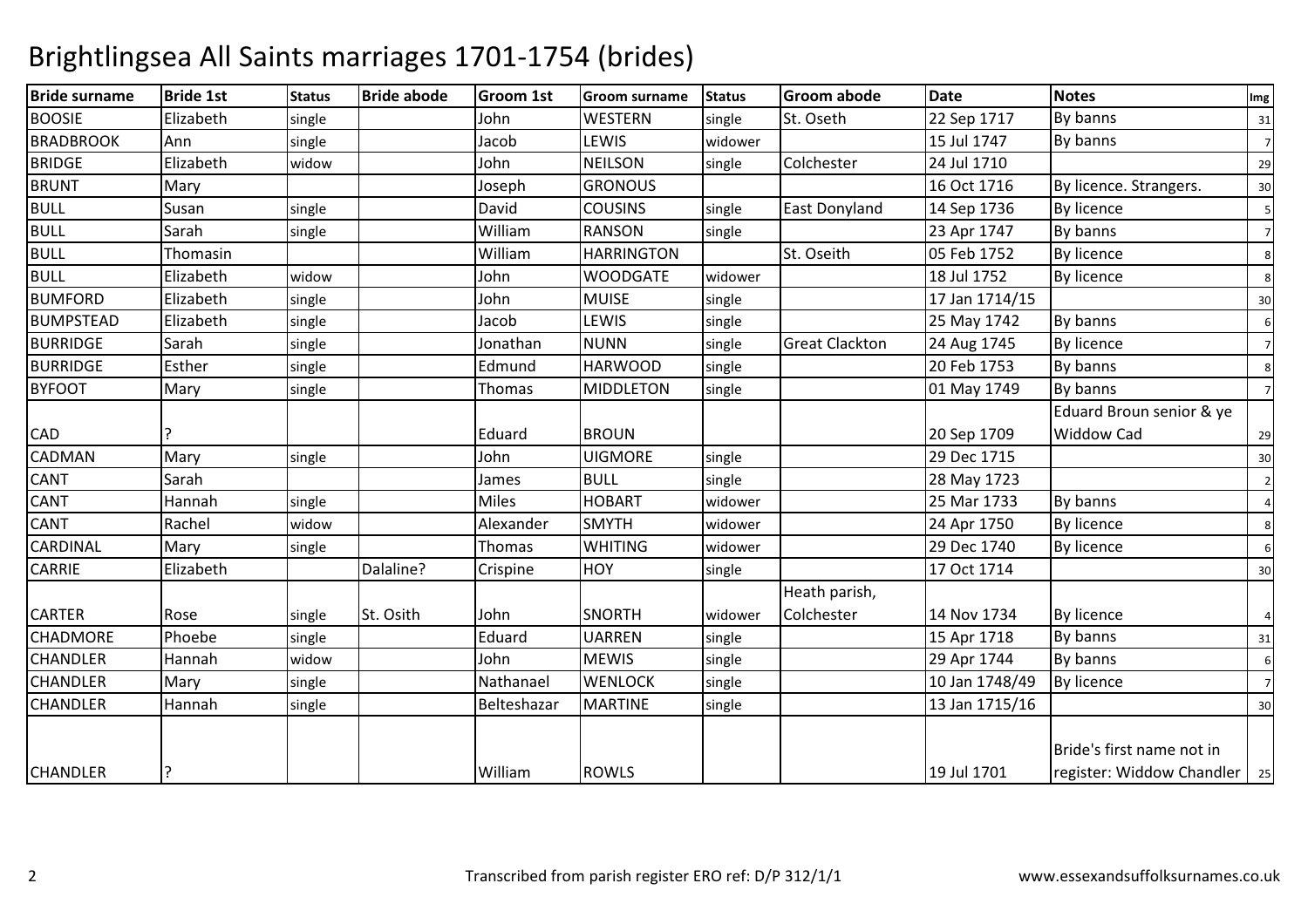| <b>Bride surname</b> | <b>Bride 1st</b> | <b>Status</b> | <b>Bride abode</b> | <b>Groom 1st</b> | <b>Groom surname</b> | <b>Status</b> | <b>Groom abode</b> | <b>Date</b>    | <b>Notes</b>                | Img            |
|----------------------|------------------|---------------|--------------------|------------------|----------------------|---------------|--------------------|----------------|-----------------------------|----------------|
|                      |                  |               |                    |                  |                      |               |                    |                |                             |                |
|                      |                  |               |                    |                  |                      |               |                    |                | Bride's first name not in   |                |
| <b>CLEARKE</b>       |                  | widow         |                    | Andrew           | <b>ROSS</b>          |               |                    | 04 May 1702    | register: Widdow Clearke    | 28             |
| <b>CLEER</b>         | Mary             | single        |                    | Edward           | <b>JOHNSON</b>       | widower       |                    | 21 Dec 1730    | By licence.                 | 3              |
| COLE                 | Elizabeth        | widow         |                    | Abraham          | <b>DISNY</b>         | widower       |                    | 01 Aug 1734    | By banns                    |                |
| <b>COLLINS</b>       | Sarah            | single        |                    | Edward           | <b>TURNER</b>        | widower       |                    | 17 Feb 1750/51 | By banns                    |                |
| <b>CORREY</b>        | Agnes            | single        |                    | Robert           | <b>COLE</b>          | single        |                    | 27 Dec 1744    | By banns                    | $\overline{7}$ |
|                      |                  |               | Beamont cum        |                  |                      |               |                    |                |                             |                |
| <b>COUSINS</b>       | Isabella         | widow         | Moorse             | Charles          | <b>CARDINAL</b>      | single        | Beaumont           | 25 Mar 1742    | By licence                  | 6              |
| <b>CRESSWELL</b>     | Sarah            | widow         |                    | Wm.              | <b>BARTHOLMAY</b>    | widower       |                    | 26 Apr 1712    |                             | 29             |
| <b>CROOKS</b>        | Hester           | widow         |                    | Robert           | <b>ORVIS</b>         | widower       |                    | 20 May 1745    | By banns                    | $\overline{7}$ |
| <b>CUTCHY</b>        | Elizabeth        | single        |                    | Thomas           | <b>BENEFIELD</b>     | widower       |                    | 29 Apr 1733    | By banns                    |                |
| <b>DAVIS</b>         | Elizabeth        | single        |                    | William          | <b>PECK</b>          | single        | Shotley, Suffolk   | 06 Mar 1752    | By licence                  |                |
| <b>DAWKINS</b>       | Sarah            | single        |                    | John             | <b>WENT</b>          | single        |                    | 17 Oct 1742    | By banns                    |                |
| <b>DAY</b>           | Rebekah          | widow         |                    | Maurice          | <b>GUNN</b>          | single        |                    | 13 May 1750    | <b>By licence</b>           |                |
| <b>DAZLY</b>         | Mary             | single        |                    | Isaac            | <b>PAMENTER</b>      | single        |                    | 09 Oct 1733    | By banns                    |                |
| <b>DIAMOND</b>       | Mary             | single        |                    | Edward           | TURNER               | single        |                    | 11 Oct 1747    | By banns                    |                |
| DO[OD]D              | Mary             | widow         |                    | <b>Miles</b>     | <b>HOBART</b>        | widower       |                    | 20 Jun 1738    | By licence                  |                |
| <b>DOBETTO</b>       | Elizabeth        |               |                    | William          | <b>BOND</b>          | widower       | Ardleigh           | 16 Oct 1739    | By banns                    |                |
| <b>DODD</b>          | Mary             | single        |                    | Thomas           | <b>WORFORD</b>       | single        |                    | 25 Dec 1749    | By banns                    | 8              |
| <b>DODDS</b>         | Susannah         | single        |                    | Samuel           | <b>PARSONS</b>       | single        |                    | 07 Apr 1749    | By banns                    |                |
| <b>DOWNING</b>       | Elizabeth        | single        |                    | John             | <b>CHAPLIN</b>       | single        | Woodbridge         | 28 Nov 1750    | By licence                  | 8              |
| <b>DRAKE</b>         | Martha           | single        |                    | John             | <b>HAWKINS</b>       | single        |                    | 02 Jan 1734/35 | By banns                    |                |
| <b>DUNNING</b>       | Mary             | widow         |                    | Edmund           | <b>HARWOOD</b>       | widower       |                    | 23 Apr 1751    | By licence                  |                |
|                      |                  |               |                    |                  |                      |               |                    |                |                             |                |
|                      |                  |               |                    |                  |                      |               |                    |                | By licence. Day of marriage |                |
| <b>DUNSTEL</b>       | Hannah           | single        |                    | William          | <b>INMAN</b>         | single        |                    | * Apr 1741     | lost on edge of page.       |                |
|                      |                  |               |                    |                  |                      |               | Beamont cum        |                |                             |                |
| <b>DUNSTILL</b>      | Mary             | single        |                    | Daniel           | <b>FAIRS</b>         | single        | Moorse             | 17 Nov 1743    | By licence                  | 6              |
| <b>DYER</b>          | Sarah            | widow         |                    | William          | <b>SCARLET</b>       | widower       |                    | 14 Aug 1743    | By licence                  | 6              |
| <b>ELENFORD</b>      | Rebecca          | single        |                    | John             | <b>DAY</b>           | single        |                    | 02 Jun 1741    | By banns                    |                |
| <b>ELLIOTT</b>       | Elizabeth        | single        |                    | Michael          | <b>COUEL</b>         | widower       |                    | 18 Jul 1710    |                             | 29             |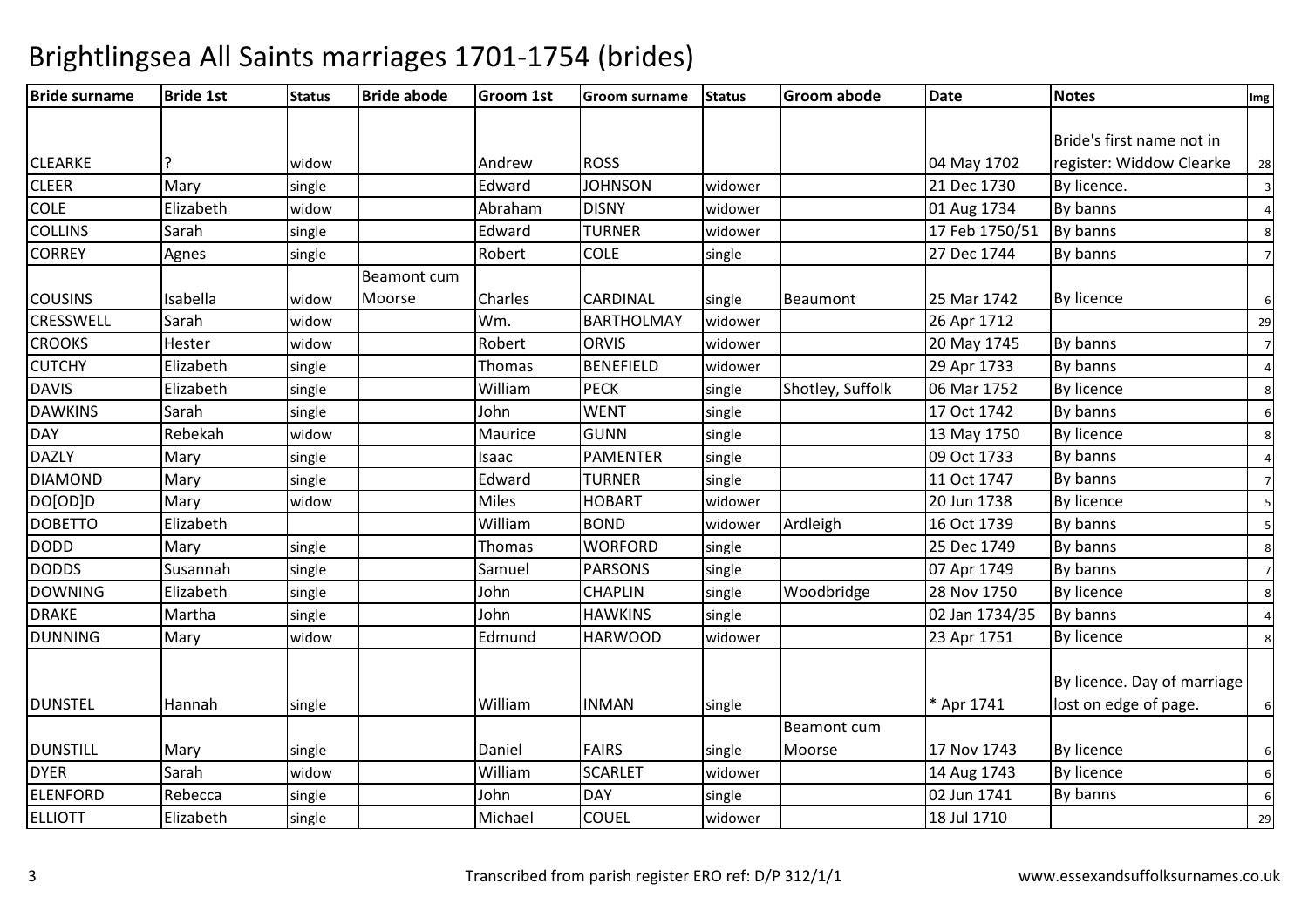| <b>Bride surname</b> | <b>Bride 1st</b> | <b>Status</b> | <b>Bride abode</b>   | Groom 1st    | <b>Groom surname</b> | <b>Status</b> | <b>Groom abode</b>   | <b>Date</b>               | <b>Notes</b>             | Img            |
|----------------------|------------------|---------------|----------------------|--------------|----------------------|---------------|----------------------|---------------------------|--------------------------|----------------|
| <b>EVANS</b>         | Esther           | widow         |                      | Nathanael    | <b>MARK</b>          | single        | Little Clakton       | 02 Mar 1733/34 By licence |                          |                |
| <b>FEAST</b>         | Mary             | widow         |                      | Andrew       | <b>WARREN</b>        | single        | <b>West Marsey</b>   | 28 Apr 1744               | <b>By licence</b>        | 6              |
| <b>FIELD</b>         | Rachel           | single        |                      | John         | <b>CANT</b>          | single        |                      | 19 Aug 1740               | By licence               |                |
| <b>FIELD</b>         | Elizabeth        | single        |                      | Richard      | <b>MILLER</b>        | single        |                      | 07 Feb 1743/44            | By banns                 | 6              |
| <b>FIELD</b>         | Mary             | single        |                      | Edmund       | <b>HALE</b>          | single        |                      | 01 Aug 1745               | By banns                 | $\overline{7}$ |
| <b>FINER</b>         | Elizabeth        | single        |                      | John         | <b>BACON</b>         | single        |                      | 13 Oct 1724               | By licence.              | 2              |
| <b>FISHER</b>        | Sarah            | single        |                      | George       | <b>HARVEY</b>        | widower       |                      | 03 Jan 1734/35            | By banns                 |                |
| <b>FISHER</b>        | Mary             | single        |                      | Thomas       | <b>ABBOTT</b>        | single        |                      | 25 Nov 1741               | By banns                 | 6              |
| <b>FLOUER</b>        | Sarah            | widow         |                      | Wm.          | <b>MAISS</b>         | single        | <b>Bredfeild</b>     | 04 Dec 1711               |                          | 29             |
| <b>FRANCIS</b>       | Mary             | single        |                      | Abraham      | <b>DISNY</b>         | widower       |                      | 02 May 1748               | By banns                 | $\overline{7}$ |
| <b>FREEMAN</b>       | Mary             | single        | <b>Great Bentley</b> | James        | <b>BORRADELL</b>     | single        | <b>Great Bentley</b> | 31 Jan 1741/42            | <b>By licence</b>        | 6              |
| <b>GALE</b>          | Ann              | single        |                      | John         | HOY                  | single        | Elmstead             | 23 Feb 1746/47            | <b>By licence</b>        | $\overline{7}$ |
| <b>GALE</b>          | Susanna          | single        |                      | John         | <b>NEWTON</b>        | single        | Frating              | 16 Nov 1753               | By banns                 | 9              |
|                      |                  |               | St. Mary's,          |              |                      |               | St. Mary's,          |                           |                          |                |
| <b>GARLAND</b>       | Dolly            | single        | Colchester           | William      | <b>WALTON</b>        | single        | Colchester           | 10 Mar 1754               | <b>By licence</b>        | 9              |
| <b>GARUOOD</b>       | Katherine        | widow         |                      | Richard      | <b>BAALS</b>         | widower       |                      | 12 Feb 1715/16            |                          | 30             |
| <b>GENTRY</b>        | Mary             | widow         |                      | <b>Miles</b> | <b>HOBART</b>        | widower       |                      | 17 Feb 1733/34            | By banns                 |                |
| <b>GIBBS</b>         | Judith           | widow         |                      | Joseph       | <b>CLARKE</b>        | single        |                      | 19 Jul 1752               | By banns                 | 8              |
| <b>GIBBS</b>         | Susanna          | single        |                      | John         | <b>MARTIN</b>        | single        |                      | 11 Jun 1753               | By banns                 | 8              |
| <b>GOLDEN</b>        | Sarah            | single        |                      | Eduard       | <b>ATONE</b>         | single        |                      | 31 Jan 1715/16            |                          | 30             |
| <b>GOODALL</b>       | Mary             | single        | Wivenhoe             | Thomas       | <b>BUSH</b>          | single        |                      | 27 Sep 1753               | <b>By licence</b>        | 9              |
| <b>GOODCHILD</b>     | Elizabeth        | single        |                      | John         | <b>BIGS</b>          | single        |                      | 26 Oct 1735               | By banns                 |                |
| <b>GOODING</b>       | Sarah            | single        |                      | Henry        | <b>VINCIT</b>        | single        |                      | 12 Oct 1742               | By banns                 | 6              |
| <b>GOSNAL</b>        | Elizabeth        | single        |                      | Peter        | <b>BURRIDGE</b>      | widower       |                      | 02 Oct 1737               | By banns                 | 5              |
| <b>GOULSTON</b>      | Mary             | single        | Alresford            | John         | <b>NOBLE</b>         | single        |                      | 01 May 1733               | By banns                 |                |
| <b>GRAY</b>          | Eliz.            |               |                      | Thomas       | <b>POST</b>          |               |                      | 01 Mar 1703/4             |                          | 29             |
| <b>GREEN</b>         | Elizabeth        |               |                      | [H_]a[c_]ren | <b>DUNSTELL</b>      |               |                      | 26 Mar 1718               | Married at East Donyland | 31             |
| <b>GRIMES</b>        | Hannah           | widow         |                      | William      | <b>DAVIS</b>         | widower       |                      | 27 Apr 1735               | By banns                 |                |
| <b>GROVES</b>        | Sarah            | single        |                      | Samuel       | PRIGG                | single        |                      | 20 Jul 1742               | By banns                 | 6              |
| <b>GRUB</b>          | Martha           | widow         |                      | Thomas       | <b>ROBERTS</b>       | single        |                      | 01 Aug 1739               | <b>By licence</b>        | 5              |
| <b>GURLING</b>       | Mary             | single        | Harwich              | Thomas       | <b>HOPSON</b>        | single        | Harwich              | 21 May 1745               | By licence               |                |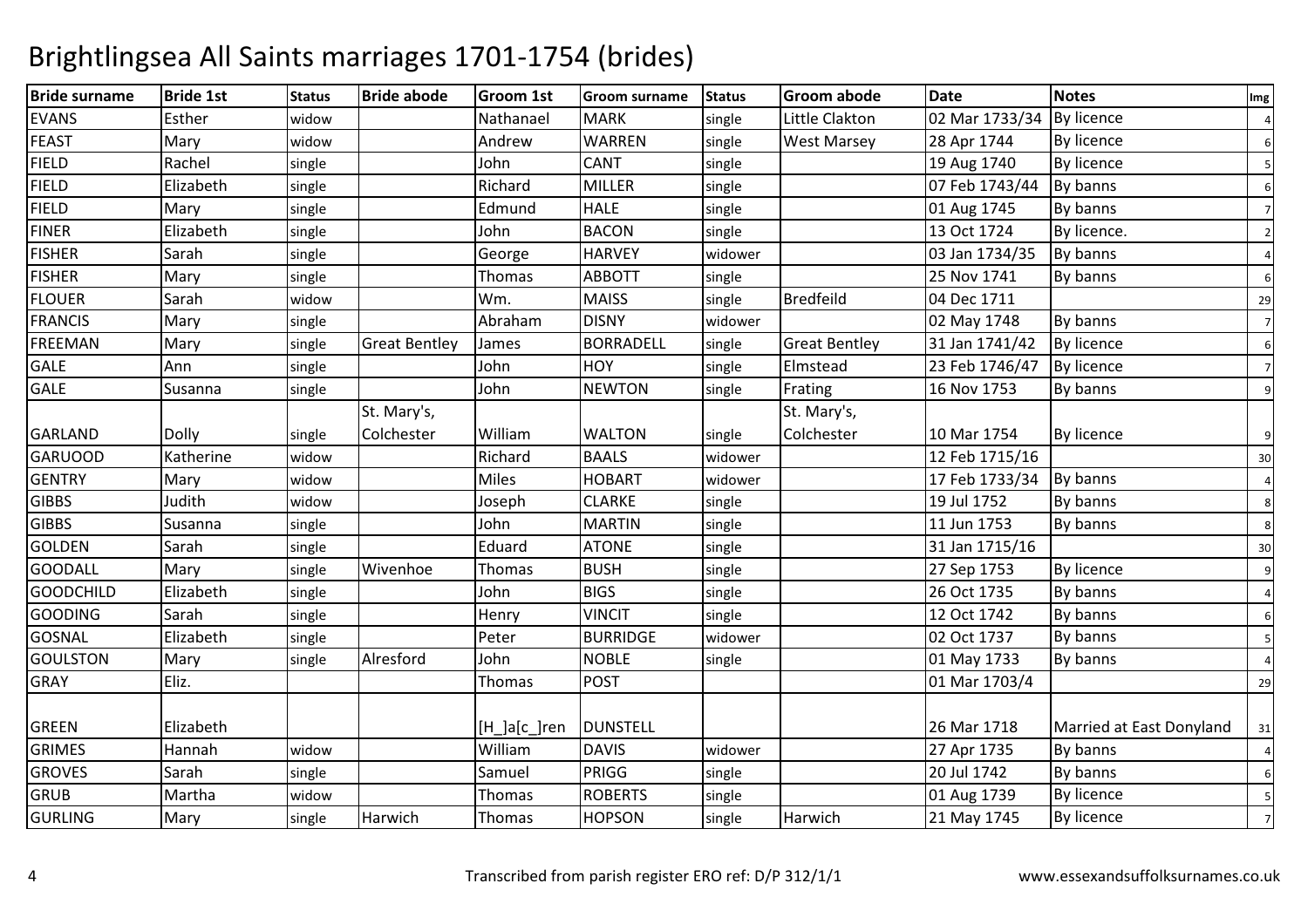| <b>Bride surname</b> | <b>Bride 1st</b> | <b>Status</b> | <b>Bride abode</b> | <b>Groom 1st</b> | <b>Groom surname</b> | <b>Status</b> | <b>Groom abode</b> | <b>Date</b>                | <b>Notes</b>              | Img                     |
|----------------------|------------------|---------------|--------------------|------------------|----------------------|---------------|--------------------|----------------------------|---------------------------|-------------------------|
| <b>HADDOCK</b>       | Mary             | single        |                    | Robert           | <b>GOODCHILD</b>     | widower       |                    | 15 Sep 1743                | By banns                  | 6                       |
| <b>HADMAN</b>        | Elizabeth        | single        |                    | William          | <b>CUFFLEY</b>       | single        |                    | 06 Oct 1742                | By banns                  | 6                       |
| <b>HAMMOND</b>       | Elizabeth        | widow         |                    | Philip           | LAMB                 | widower       | St. Oseith         | 26 Mar 1746                | By banns                  | $\overline{7}$          |
| <b>HARBIN</b>        | Hannah           | widow         |                    | John             | <b>RALPH</b>         | widower       |                    | 03 Oct 1752                | By banns                  | 8                       |
| <b>HARRIS</b>        | Mary             | single        |                    | Thomas           | <b>JARVIS</b>        | single        |                    | 05 Dec 1751                | By banns                  | 8                       |
| <b>HARROLD</b>       | Mary             | single        |                    | William          | <b>PLUM</b>          | single        |                    | 31 Aug 1732                | By licence.               |                         |
| <b>HARVEY</b>        | Mercy            | widow         |                    | Peter            | <b>BRAND</b>         | single        | <b>West Masey</b>  | 03 May 1732                |                           | $\overline{3}$          |
| <b>HARVEY</b>        | Ann              | single        |                    | George           | <b>MILLER</b>        | single        |                    | 21 May 1734                | By banns                  |                         |
| <b>HARWOOD</b>       | Sarah            | single        |                    | John             | RAYMOND              | single        |                    | 06 Nov 1744                | By banns                  | 6                       |
| <b>HARWOOD</b>       | Hannah           | single        |                    | Robert           | <b>PHILIPS</b>       | single        |                    | 19 Mar 1752                | By banns                  | 8                       |
| <b>HASOM</b>         | Jane             | single        |                    | George           | <b>HILL</b>          | single        |                    | 26 Feb 1733/34             | By banns                  |                         |
|                      |                  |               |                    |                  |                      |               |                    |                            | Bride's first name not in |                         |
| <b>HICKS</b>         |                  | widow         |                    | Thomas           | RICDMOND             |               |                    | 03 Aug 1703                | register: Widdow Hicks    | 29                      |
| <b>HILL</b>          | Mary             | single        |                    | Thomas           | PRIGG                | single        |                    | 23 Jan 1732/33             | By banns                  | $\overline{4}$          |
| <b>HINES</b>         | Elizabeth        | single        |                    | William          | <b>STOKES</b>        | single        |                    | 01 Mar 1746/47             | By banns                  | $\overline{7}$          |
| <b>HOBART</b>        | Elizabeth        | single        |                    | Richard          | <b>DENT</b>          | widower       |                    | 14 Jul 1741                | By banns                  | 6                       |
| <b>HOPKINS</b>       | Mary             |               |                    | Robert           | <b>CHANDLER</b>      | single        |                    | 04 Mar 1730/31 By licence. |                           | $\overline{3}$          |
| HOY                  | Elizabeth        | single        |                    | William          | <b>ROUGHT</b>        | single        | St. Osith          | 30 Aug 1741                | By licence                | 6                       |
| <b>HUBERT</b>        | Susann           |               |                    | John             | <b>CLEMENS</b>       | single        |                    | 13 Feb 1715/16             |                           | 30                      |
| <b>HUM</b>           | Mary             | widow         |                    | Thomas           | <b>GAGE</b>          | widower       |                    | 11 Oct 1742                | By banns                  | 6                       |
| <b>HURLOC</b>        | Mary             | single        | Wivenhoe           | John             | <b>HOPKINS</b>       | widower       |                    | 06 Jul 1731                | By banns                  | $\overline{\mathbf{3}}$ |
| <b>HURRELL</b>       | Sarah            | widow         |                    | George           | <b>OATAUAY</b>       | widower       |                    | 10 Jun 1712                |                           | 29                      |
|                      |                  |               | Nayland,           |                  |                      |               | Nayland,           |                            |                           |                         |
| <b>INFIELD</b>       | Mary             | single        | Suffolk            | John             | <b>GLOVER</b>        | single        | Suffolk            | 22 Oct 1744                | <b>By licence</b>         | 6                       |
| <b>INGET</b>         | Sarah            | single        |                    | William          | <b>WINTER</b>        | single        |                    | 09 May 1749                | By banns                  | $7\overline{ }$         |
| <b>IVES</b>          | Sarah            | single        |                    | John             | <b>WATERS</b>        | single        |                    | 10 May 1743                | By banns                  | 6                       |
| <b>IVES</b>          | Ann              | single        |                    | John             | <b>DUNNING</b>       | widower       |                    | 03 Jun 1745                | By banns                  | 7                       |
| <b>JARVIS</b>        | Susanna          | single        |                    | William          | <b>DAZLEY</b>        | widower       | Thorrington        | 09 Feb 1741/42             | By banns                  | 6                       |
| <b>JOHNSON</b>       | Mary             | widow         |                    | James            | <b>BULL</b>          | widower       |                    | 20 Aug 1738                | <b>By licence</b>         | -51                     |
| <b>JOHNSON</b>       | Judith           | single        |                    | John             | <b>JARVIS</b>        | single        |                    | 23 Apr 1747                | By banns                  | $7\overline{ }$         |
| <b>JOLLY</b>         | Sarah            | widow         |                    | Edmund           | <b>RAND</b>          | single        |                    | 27 Feb 1735/36             | By banns                  |                         |
| <b>KEEBLE</b>        | Sarah            | single        |                    | John             | <b>BIGGS</b>         | widower       |                    | 14 Feb 1736/37             | By banns                  |                         |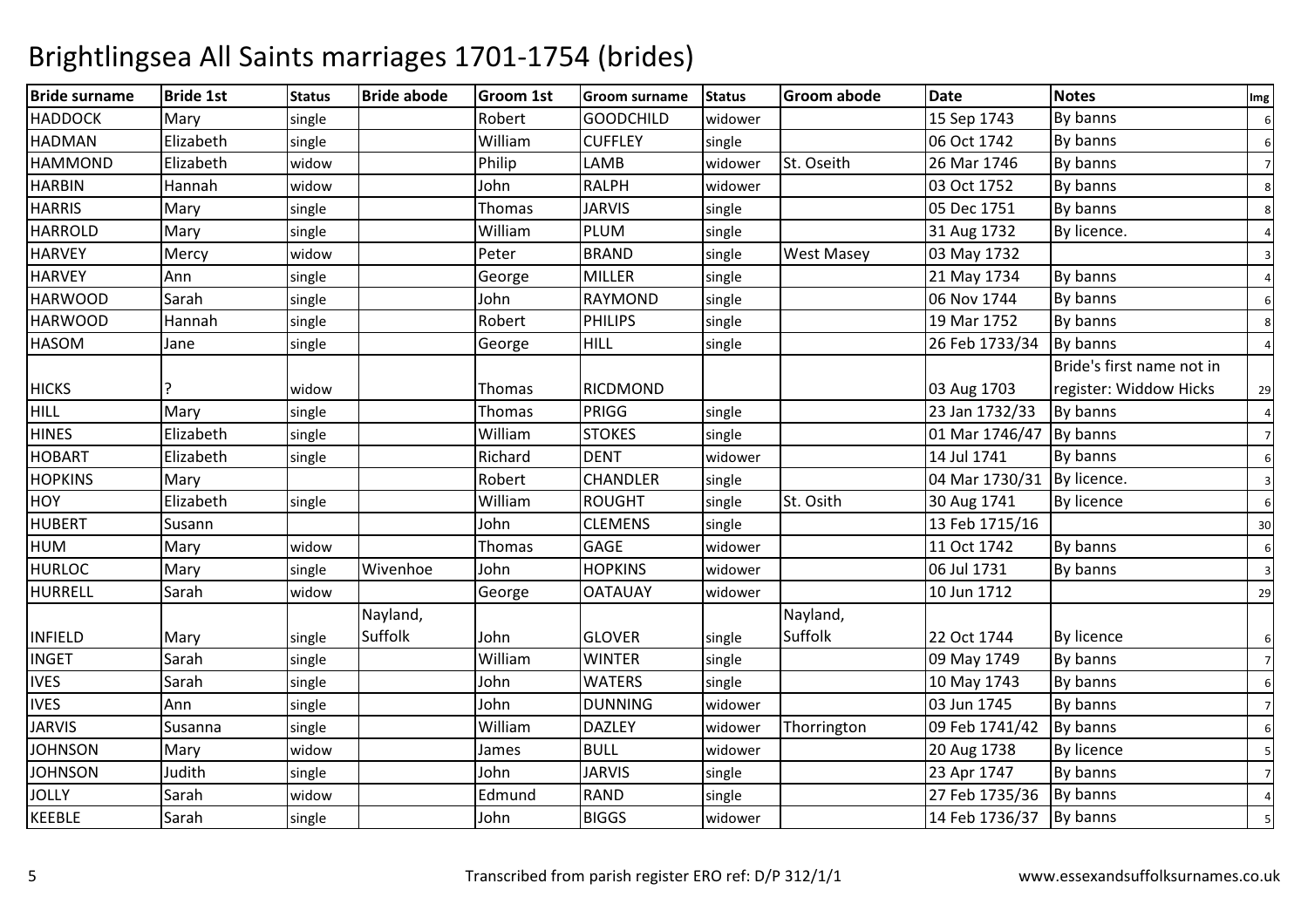### Bride surname Bride 1st Status Bride abode Groom 1st Groom surname Status Groom abode Date Notes Img KINGG Martha single John MILLER single 11 Mar 1754 By banns 9 KITTRIDGEMary single Wivenhoe Johnn HARVEY widower 18 Dec 1737 By banns 5  $L[E$  ]W[I\_][S<sup>-1</sup> Sarah Nathanael BARBERR single 25 Mar 1751 By banns 8 LAWRENCEMary single Colchester John SHAERCROFT single Lexden 21 Mar 1741/42 By licence 6<br>MEERS single 1 11 Nov 1746 By banns LAYSAL Annn 11 Nov 1746 By banns Thomas MEERS single 11 Nov 1746 By banns 7 LAYSEL Elizabethh single Robert CHANDLER R widower 19 May 1741 By licence 6 LAYSEL Susann single George BUCK single 25 Dec 1744 By banns 7 LINETMartha widow<br>Marv single w John BUMFORD single 04 Mar 1716/17 By banns 31 LOWW 1992 Mary Single 1993 William CHASE widower 1992 May 1731 By licence. 3<br>1994 Search Line William DETITE 1. 1 MANN Sarah single William PETITT single 07 Mar 1749/50 By banns <sup>8</sup> MANN Mary single Samuel DOBETTO 0 single 12 Apr 1710 29 **MAPES**  SarahSarah widow<br>Mary single w John JOLLEY single 28 Aug 1733 By banns 4 **MAPES** S Mary single James BARBER R single 08 May 1748 By banns 7 **MARSHALL**  Elizabethh single John KING G Widower 17 Apr 1750 By licence MARTINN Martha single William RICHARDSON single 11 Apr 1753 By banns 8 MAYHEWW Bridget widow James BARBOR widower 02 Apr 1753 By banns 8<br>Themes widow James GARDINER widower 024 W1773 By banns 8 MAYS Thamar widoww Henry GARDINER single 24 Jul 1732 By banns 3 **MEERS**  Ann widoww David GRIMES single 26 Jun 1750 By banns 8 **MEWIS** S Mary single Abraham m HOUGHTON single 01 Aug 1750 By banns 8 MILLERR Ann widow w John HOPKINS widower 23 Dec 1740 By banns 5 MILLINGTONN Margaret single St. Osith John UFFORD single St. Osith 14 Nov 1743 By licence 6 **MOOR** R Deborah single William m PALMER single 18 Feb 1723/24 2<br>
2011 - PALMER Single 18 Feb 1723/24 NETTLE Janesingle | Thomas BEDINGFIELD D | widower | 30 Jun 1723 | 2 NEWTON **Mary**  single Wivenhoe WilliamJames HARRINGTON / **KARRINGTON** single Wivenhoe 24 Dec 1723<br>single Ardleigh 15 Jul 1739 Not clear if groom's surname is Harrington or Karrington. $\sim$  2 **NEWTON** N Jane Widow Ardleigh James LUGAR single Ardleigh 15 Jul 1739 By licence 5 **NICE**  Sarah Ambrosesingle | John MARTINN single 06 Nov 1748 By banns 7 NUNNN Sarah Widow John CROSS single St. Oseith 16 Nov 1749 By banns 8 PAIN Mary single Semer, Suffolk Abraham DISNYwidower | 1990 | 1990 | 1990 | 1990 | 1990 | 1990 | 1990 | 1990 | 1990 | 1990 | 1990 | 1990 | 1990 | 1990 | 19 By banns 5 PAINE Elizabeth widoww | Thomas | HANDBY | single | 14 Jul 1723 | 2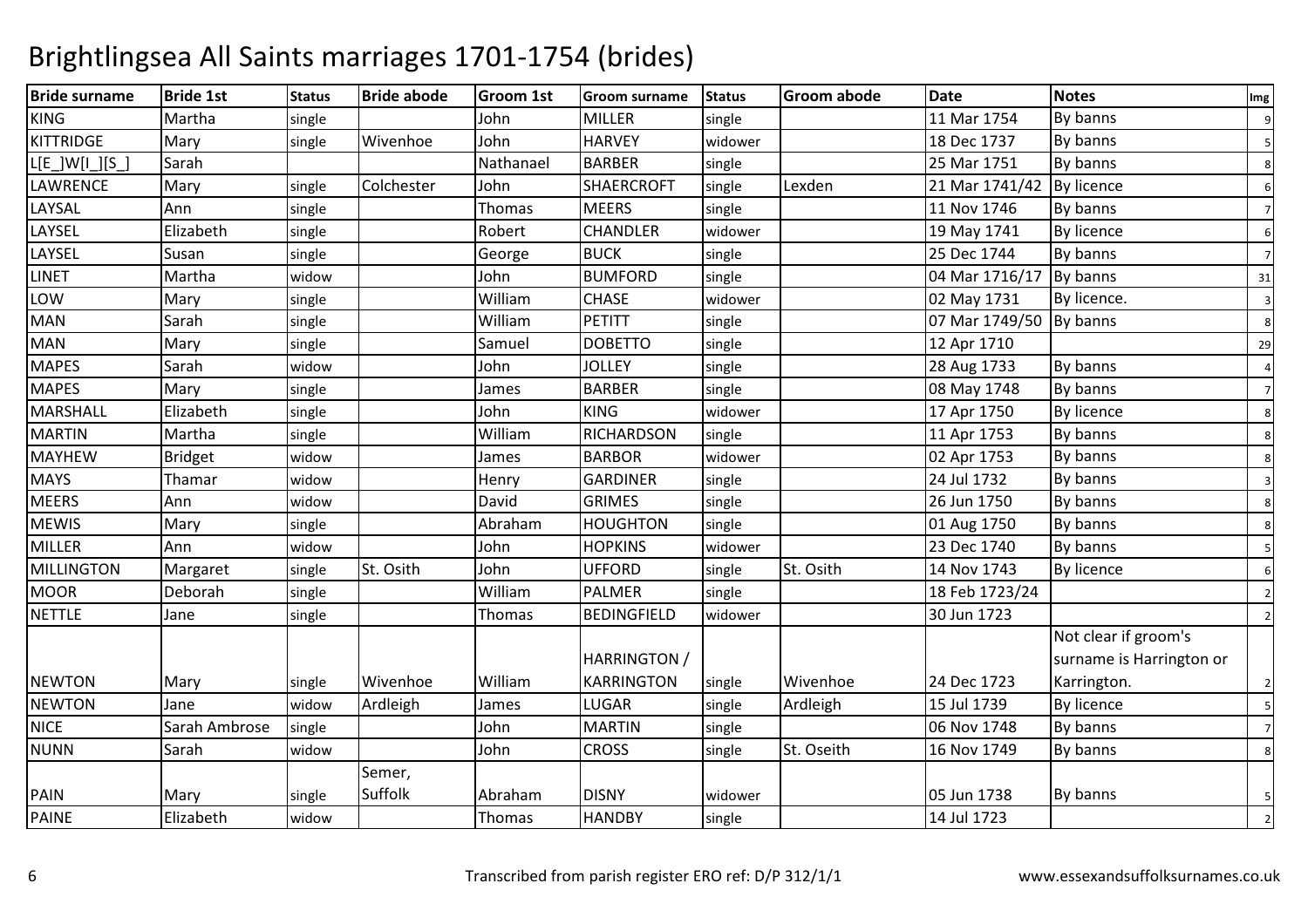| <b>Bride surname</b> | <b>Bride 1st</b> | <b>Status</b> | <b>Bride abode</b>           | Groom 1st | <b>Groom surname</b> | <b>Status</b> | <b>Groom abode</b>   | <b>Date</b>               | <b>Notes</b>                                              | Img                     |
|----------------------|------------------|---------------|------------------------------|-----------|----------------------|---------------|----------------------|---------------------------|-----------------------------------------------------------|-------------------------|
| PAMENTER             | Alice            | single        |                              | Thomas    | <b>JARVISE</b>       | widower       |                      | 14 Mar 1724/25            | By banns.                                                 | $\overline{c}$          |
| <b>PANNEL</b>        | Hannah           | single        |                              | Samuel    | <b>CUTCHY</b>        | single        |                      | 30 Nov 1737               | By banns                                                  | 5                       |
| <b>PARKER</b>        | Martha           | single        |                              | William   | <b>TABOR</b>         | single        |                      | 18 Mar 1724/25            | By licence.                                               | $\overline{2}$          |
| PARM[A_][R_]         | Ann              | widow         |                              | Thomas    | <b>HURRELL</b>       |               |                      | 18 Jul 1702               |                                                           | 28                      |
| PAT                  | Susana           | widow         |                              | John      | <b>SMITH</b>         | widower       |                      | 10 May 1715               |                                                           | 30                      |
| <b>PEARSON</b>       | Hannah           | single        | Much Clakton                 | Henry     | <b>PUDNEY</b>        | single        | <b>Much Clakton</b>  | 26 Jan 1743/44            | <b>By licence</b>                                         | $\boldsymbol{6}$        |
| <b>PEARSON</b>       | Mary             | single        |                              | George    | <b>MASON</b>         | single        | St. Oseith           | 24 Jan 1746/47            | <b>By licence</b>                                         | $\overline{7}$          |
| <b>PEASE</b>         | Hannah           | single        |                              | John      | <b>HARVEY</b>        | single        |                      | 08 Jul 1731               | By banns                                                  | $\overline{3}$          |
|                      |                  |               | St. Mary's,                  |           |                      |               | St. Mary's,          |                           |                                                           |                         |
| <b>PEASE</b>         | <b>Beckley</b>   | single        | Colchester                   | William   | <b>WALKER</b>        | widower       | Colchester           | 29 Feb 1731/32 By licence |                                                           | $\overline{\mathbf{3}}$ |
| <b>PEEK</b>          | Martha           | single        |                              | William   | <b>CONEY</b>         | single        | <b>West Mersey</b>   | 30 May 1738               | By banns                                                  | 5                       |
|                      |                  |               |                              |           |                      |               | St. Budolph's,       |                           |                                                           |                         |
| PELGRAM              | Elizabeth        |               |                              | John      | <b>WEIR</b>          |               | Colchester           | 18 Dec 1716               | By banns                                                  | 30                      |
| <b>PERTWE</b>        | Ann              | single        | Wivenhoe                     | Richard   | <b>HALSEY</b>        | single        |                      | 09 May 1745               | <b>By licence</b>                                         | $\overline{7}$          |
| <b>PETTS</b>         | Sarah            | single        |                              | Thomas    | <b>GOODGE</b>        | widower       | Wivenhoe             | 30 Apr 1718               | Wivenhoe spelt,<br>remarkably, "Wevinoeh."<br>By licence. | 31                      |
| PIDGEON              | Mary             | single        |                              | Robert    | <b>GOODCHILD</b>     | single        |                      | 27 Dec 1732               | By banns                                                  | $\overline{4}$          |
| <b>PIKE</b>          | Esther           | single        | St. Nicholas',<br>Colchester | Crispin   | <b>HOY</b>           | widower       |                      | 24 Nov 1734               | By licence                                                | $\overline{a}$          |
| PILGRAM              | Rebecca          |               |                              | Wm.       | <b>RICHARDSON</b>    | single        |                      | 09 Jun 1715               |                                                           | 30                      |
| <b>POND</b>          | Susan            | widow         | Thorrington                  | Stephen   | <b>MELIMAN</b>       | widower       | Thorrington          | 01 Jun 1725               | By licence.                                               | $\overline{2}$          |
| <b>PORTER</b>        | Elizabeth        | single        | Ardleigh                     | Philip    | <b>LUGAR</b>         | single        | Ardleigh             | 08 Jun 1740               | By licence                                                | 5                       |
| <b>POST</b>          | Elizabeth        | widow         |                              | Abraham   | <b>DISNY</b>         | single        |                      | 22 Mar 1731/32            | By banns                                                  | $\overline{3}$          |
| <b>POST</b>          | Sarah            | single        |                              | Thomas    | <b>MILLER</b>        | single        |                      | 31 May 1750               | By banns                                                  | 8                       |
| <b>PRESNY</b>        | Margaret         | widow         |                              | Thomas    | <b>GOBBET</b>        | widower       | <b>Great Bentley</b> | 03 Dec 1734               | By banns                                                  |                         |
| PRIGG                | <b>Bridget</b>   | single        |                              | George    | <b>HORN</b>          | single        |                      | 21 Jul 1745               | By banns                                                  | $\overline{7}$          |
| PRIGG                | Judith           | spinster      |                              | William   | <b>GIBBS</b>         | single        |                      | 15 May 1749               | By banns                                                  | $\overline{7}$          |
| <b>RAMSEY</b>        | Mary             | single        | Tolsbury                     | William   | <b>TABOR</b>         | widower       |                      | 24 Aug 1736               | <b>By licence</b>                                         | $\overline{4}$          |
| RAYMENT              | Sarah            | widow         |                              | Ambrose   | <b>DEATH</b>         | single        |                      | 16 Jul 1750               | By banns                                                  | 8                       |
| <b>REED</b>          | Martha           | single        |                              | Jonathan  | <b>REEVE</b>         | single        |                      | 21 May 1735               | By licence                                                |                         |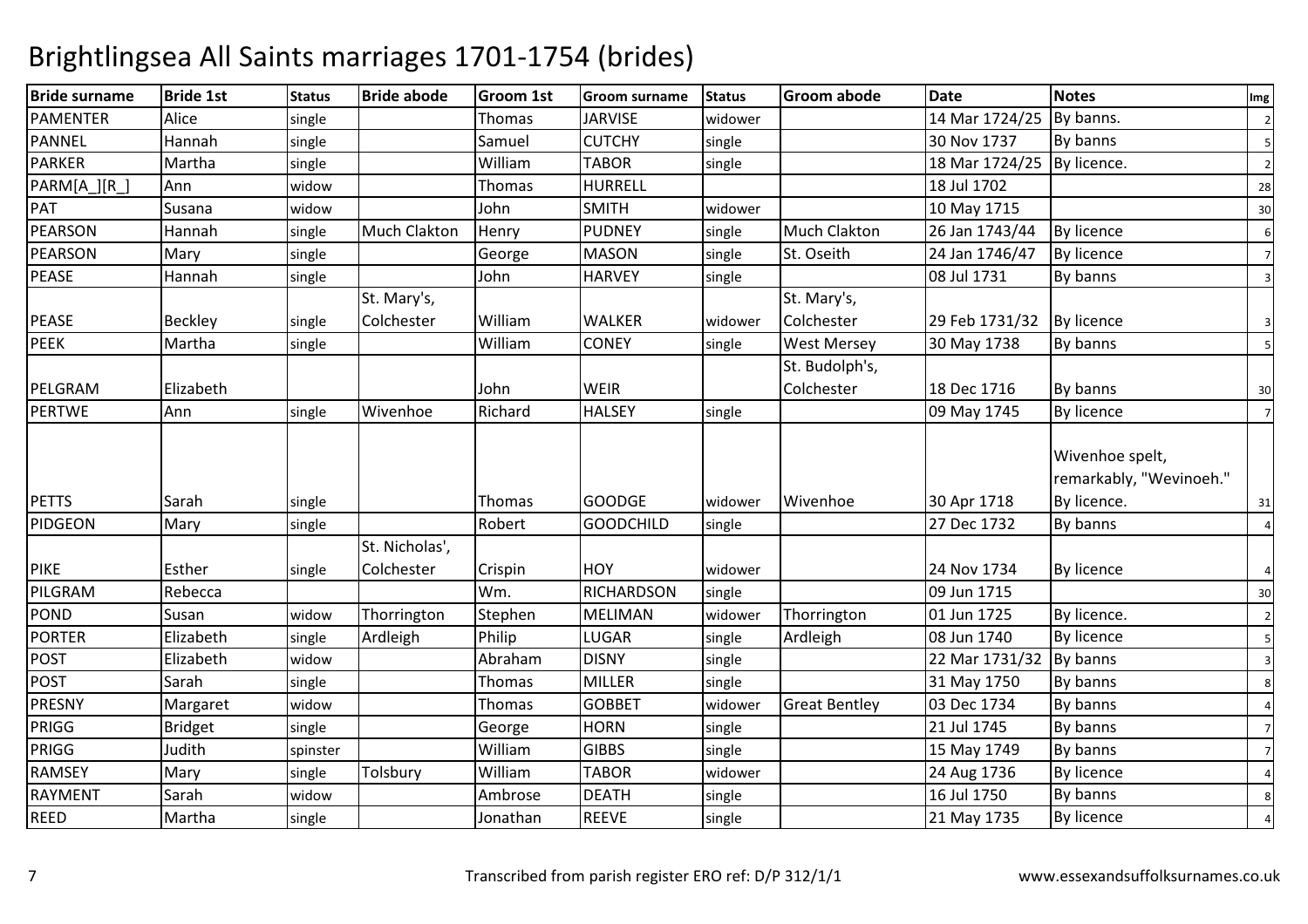| <b>Bride surname</b> | <b>Bride 1st</b> | <b>Status</b> | <b>Bride abode</b> | Groom 1st   | <b>Groom surname</b> | <b>Status</b> | <b>Groom abode</b>                      | <b>Date</b>                 | <b>Notes</b>                                  | Img                     |
|----------------------|------------------|---------------|--------------------|-------------|----------------------|---------------|-----------------------------------------|-----------------------------|-----------------------------------------------|-------------------------|
|                      |                  |               | Wetherden,         |             |                      |               | Great Fimbrough,                        |                             |                                               |                         |
| <b>REED</b>          | Sarah            | single        | Suffolk            | Roger       | <b>TAYLOR</b>        | single        | Suffolk                                 | 12 Feb 1739/40   By licence |                                               | 5                       |
| <b>REGATE</b>        | Thamar           |               |                    | Samuel      | <b>MAYS</b>          | single        |                                         | 21 Feb 1722/23              |                                               | $\mathbf{1}$            |
| <b>RICHARDSON</b>    | Elizabeth        | single        |                    | Joseph      | <b>CLARKE</b>        | single        |                                         | 24 Dec 1753                 | By banns                                      | 9                       |
| <b>ROBERTS</b>       | Martha           | single        |                    | James       | <b>FROST</b>         | single        |                                         | 09 Feb 1745/46              | By banns                                      | $\overline{7}$          |
| ROSE                 | Ann              | single        |                    | George      | <b>HARVEY</b>        | single        |                                         | 13 Nov 1731                 | By banns                                      | $\overline{\mathbf{3}}$ |
| ROW                  | Mary             | single        |                    | Christopher | <b>LITTLE</b>        | widower       | Harwich                                 | 14 Feb 1737/38              | By banns                                      | 5                       |
|                      |                  |               | Wakeling,          |             |                      |               |                                         |                             |                                               |                         |
| <b>ROW</b>           | Hannah           | widow         | <b>Essex</b>       | John        | <b>CHANDLER</b>      | widower       |                                         | 09 Jul 1738                 | By banns                                      | 5                       |
| RUDLAND              | Lettice          | single        |                    | Henry       | <b>WHITE</b>         | widower       |                                         | 09 Mar 1735/36              | By banns                                      |                         |
| SALMON               | Ann              | single        |                    | Mark        | <b>HULL</b>          | single        |                                         | 07 Oct 1750                 | By banns                                      | 8                       |
|                      |                  |               |                    |             |                      |               | St. Olive's,<br>[Olave?],<br>Southwark, |                             |                                               |                         |
| <b>SAMSON</b>        | Esther           | widow         |                    | David       | <b>EVANS</b>         | widower       | Surrey                                  | 20 Apr 1731                 | By licence.                                   | $\overline{3}$          |
|                      |                  |               |                    |             |                      |               |                                         |                             | By banns. The groom is<br>Cornelius Allan the |                         |
| <b>SAUGETH</b>       | Ellisone         | single        |                    | Cornelius   | <b>ALLAN</b>         | single        |                                         | 27 Dec 1716                 | younger.                                      | 31                      |
| <b>SEISTON</b>       | Elizabeth        |               |                    | John        | <b>EXER</b>          |               | Thorpe                                  | 05 Aug 1745                 | <b>By licence</b>                             | $\overline{7}$          |
| <b>SHEAD</b>         | Frances          | widow         |                    | Samuel      | <b>HEIFER</b>        | single        |                                         | 08 Dec 1748                 | By banns                                      | $\overline{7}$          |
| <b>SHED</b>          | Mary             | widow         |                    | John        | <b>KING</b>          | widower       |                                         | 11 Aug 1732                 | By banns                                      | $\overline{\mathbf{3}}$ |
| <b>SHERLOCK</b>      | Mary             | single        |                    | George      | <b>ROW</b>           | single        |                                         | 16 Jan 1734/35              | By banns                                      | $\overline{4}$          |
| <b>SHIPMAN</b>       | Rebekah          | single        |                    | Thomas      | ALEXANDER            | single        |                                         | 30 Oct 1739                 | By banns                                      | 5                       |
| <b>SKINNER</b>       | Mary             |               |                    | Richard     | <b>MARLOW</b>        |               | Bergholt,<br>Suffolk                    | 01 Nov 1720                 |                                               | $\mathbf{1}$            |
| <b>SMITH</b>         | Rose             | single        |                    | Simon       | <b>SCARLET</b>       | widower       | <b>Great Bentley</b>                    | 24 Mar 1734/35 By licence   |                                               |                         |
| <b>SMITH</b>         | Elizabeth        | widow         |                    | James       | <b>BULL</b>          | widower       |                                         | 20 Dec 1743                 | <b>By licence</b>                             | 6                       |
| <b>SMITH</b>         | Sarah            | widow         |                    | William     | <b>JAMES</b>         | single        | Tolesbury                               | 12 Apr 1752                 | By banns                                      | 8                       |
| <b>SMITH</b>         | Sarah            | single        |                    | James       | <b>MAPES</b>         | single        |                                         | 03 Jun 1716                 | By banns                                      | 30                      |
| <b>SMITH</b>         | Mary             | widow         |                    | Samuel      | <b>AIMSDEAN</b>      | single        |                                         | 26 Dec 1711                 |                                               | 29                      |
| <b>SMITH</b>         | Elizabeth        |               |                    | Henery      | A[GY]LETT            |               |                                         | 05 Jun 1702                 |                                               | 28                      |
| SPALL                | Elizabeth        | widow         |                    | Wm.         | <b>ROSE</b>          | single        |                                         | 01 Oct 1732                 | By banns                                      | $\overline{4}$          |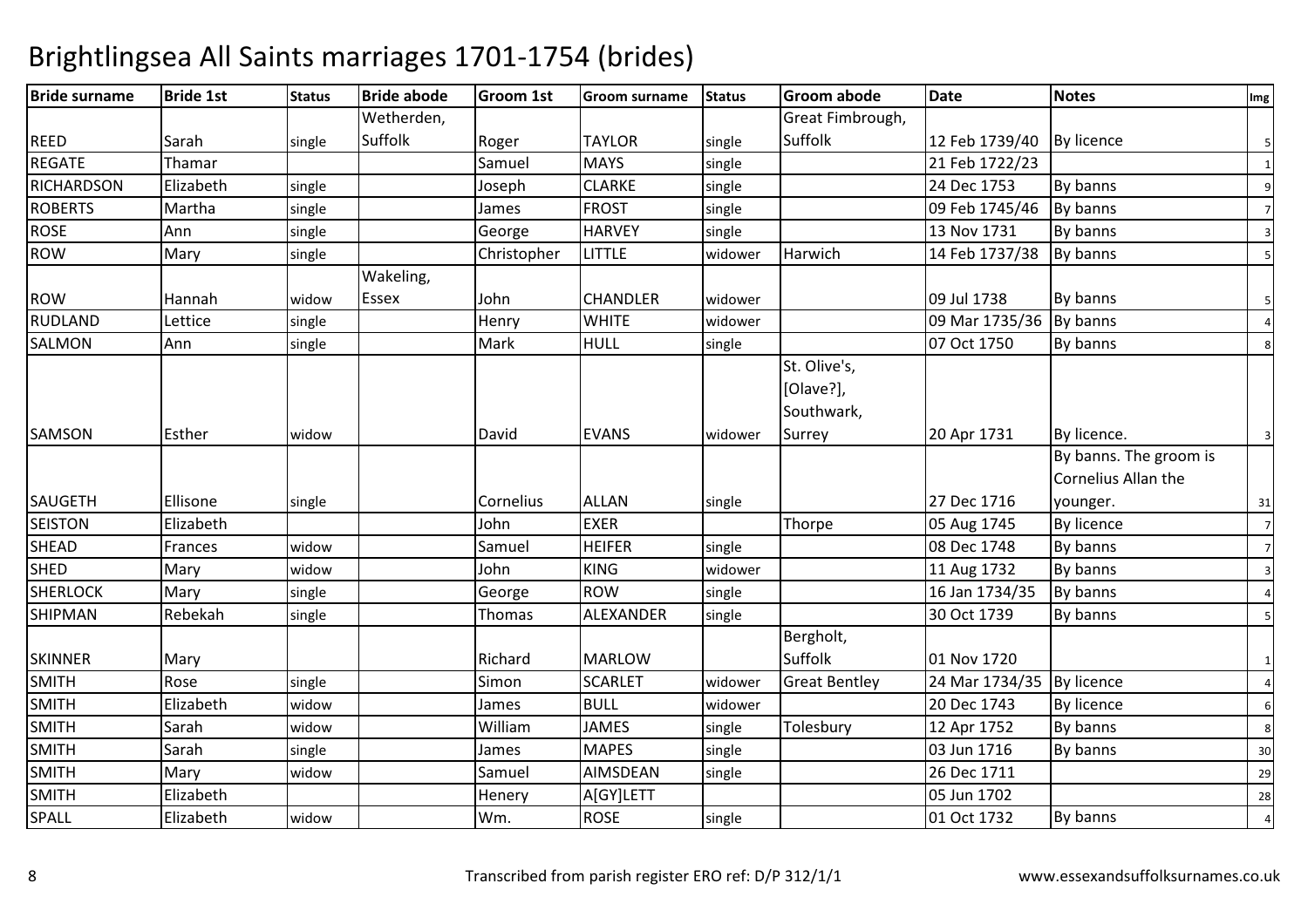| <b>Bride surname</b> | <b>Bride 1st</b> | <b>Status</b> | <b>Bride abode</b> | Groom 1st | <b>Groom surname</b> | <b>Status</b> | <b>Groom abode</b> | <b>Date</b>    | <b>Notes</b>          | Img            |
|----------------------|------------------|---------------|--------------------|-----------|----------------------|---------------|--------------------|----------------|-----------------------|----------------|
| SPALL                | Elizabeth        | single        |                    | Newton    | <b>SPENCER</b>       | single        |                    | 02 Apr 1750    | By banns              | 8              |
| SPARLING             | Ann              | single        |                    | William   | <b>BAINES</b>        | single        | Little Clakton     | 09 Oct 1753    | <b>By licence</b>     | 9              |
| SPARROW              | Abigail          | single        |                    | John      | <b>COKER</b>         | single        | Thorrington        | 27 Nov 1739    | By banns              | 5              |
| <b>STEGGOLDS</b>     | Abigail          | single        |                    | Moses     | <b>BROWN</b>         | single        |                    | 26 Jan 1752    | By banns              | 8              |
| <b>STOW</b>          | Rose             | single        | St. Osyth          | Thomas    | <b>ROOT</b>          | single        | Walton             | 14 Oct 1733    | By licence            |                |
|                      |                  |               | Much               |           |                      |               |                    |                |                       |                |
| <b>STREET</b>        | Mary             | single        | Holland            | Robert    | <b>FOLKERD</b>       | single        |                    | 29 Jun 1731    | <b>By licence</b>     | $\overline{3}$ |
| <b>STRUTT</b>        | Frances          | single        |                    | John      | <b>TAYLOR</b>        | single        |                    | 11 Jun 1749    | By banns              | 8              |
|                      |                  |               |                    |           |                      |               | St. John's,        |                |                       |                |
| <b>STRUTT</b>        | Mary             | single        |                    | William   | <b>WIKINSON</b>      | single        | Southwark          | 14 Sep 1753    | By banns              | 9              |
| <b>SUDBURY</b>       | Elizabeth        | single        |                    | John      | <b>CLARKE</b>        | single        |                    | 27 Jun 1738    | By banns              | -51            |
| <b>TABOR</b>         | Susannah         | single        |                    | William   | <b>JOLLY</b>         | single        |                    | 25 Apr 1739    | By banns              | 5              |
|                      |                  |               |                    |           |                      |               |                    |                | By licence. Groom is  |                |
| <b>TABOR</b>         | Mary             | single        |                    | William   | <b>SHERLOCK</b>      | single        |                    | 28 Jan 1747/48 | William Sherlock jnr. | $\overline{7}$ |
| <b>THIMBLEBY</b>     | Mary             | single        |                    | John      | FENN                 | single        |                    | 08 Oct 1745    | By banns              | $\overline{7}$ |
| <b>TODD</b>          | Sarah            | single        |                    | Jasper    | <b>WATERS</b>        | single        |                    | 09 Feb 1741/42 | <b>By licence</b>     | 6              |
| <b>TOWERS</b>        | Mary             | single        |                    | James     | <b>GILES</b>         | single        |                    | 25 Dec 1737    | By banns              | 5              |
| <b>TURNER</b>        | Susanna          | single        |                    | Francis   | <b>GUNN</b>          | single        |                    | 14 Oct 1750    | By banns              | 8              |
| <b>TURNER</b>        | Sarah            | single        |                    | Samuel    | <b>WOODS</b>         | single        |                    | 17 Sep 1752    | By banns              | 8              |
| <b>UPSHAW</b>        | Amy              | single        |                    | Jonathan  | <b>STOW</b>          | single        |                    | 24 Feb 1733/34 | By banns              |                |
|                      |                  |               |                    |           |                      |               | Levington,         |                |                       |                |
| <b>VINCENT</b>       | Mary             | widow         |                    | John      | <b>FINNEY</b>        | widower       | Suffolk            | 02 Jul 1753    | <b>By licence</b>     | 9              |
| <b>VINE</b>          | Sarah            | single        |                    | Paul      | <b>INGET</b>         | single        |                    | 15 Apr 1753    | By banns              | 8              |
| <b>VINTNER</b>       | Martha           | single        |                    | Richard   | <b>BULSEN</b>        | single        |                    | 09 Jun 1747    | By banns              | $\overline{7}$ |
| <b>VINTNOR</b>       | Elizabeth        | widow         |                    | John      | <b>WOODGATE</b>      | widower       |                    | 27 Jun 1738    | By banns              | 5              |
| <b>VOIN</b>          | Mary             | single        |                    | Thomas    | LAST                 | single        |                    | 01 Jan 1739/40 | By banns              | 5              |
| <b>WADE</b>          | Elizabeth        | single        | Lexton             | John      | <b>CLARKE</b>        | widower       | Lexton             | 11 Nov 1733    | By licence.           |                |
| <b>WADE</b>          | Mary             | single        |                    | John      | <b>FLOWER</b>        | widower       |                    | 18 Jun 1738    | By banns              | 5              |
| <b>WARD</b>          | Mary             | single        |                    | James     | <b>GILES</b>         | single        |                    | 02 Sep 1741    | By banns              | 6              |
| <b>WARREN</b>        | Susannah         | widow         |                    | Thomas    | <b>WHITING</b>       | single        |                    | 09 Apr 1723    |                       | $\overline{2}$ |
| <b>WARREN</b>        | Mary             | single        |                    | Robert    | <b>ORVIS</b>         | single        |                    | 12 Jun 1739    | By banns              | 5              |
| <b>WATERS</b>        | Frances          | spinster      |                    | Joseph    | <b>SHED</b>          | single        |                    | 26 Sep 1738    | By banns              |                |